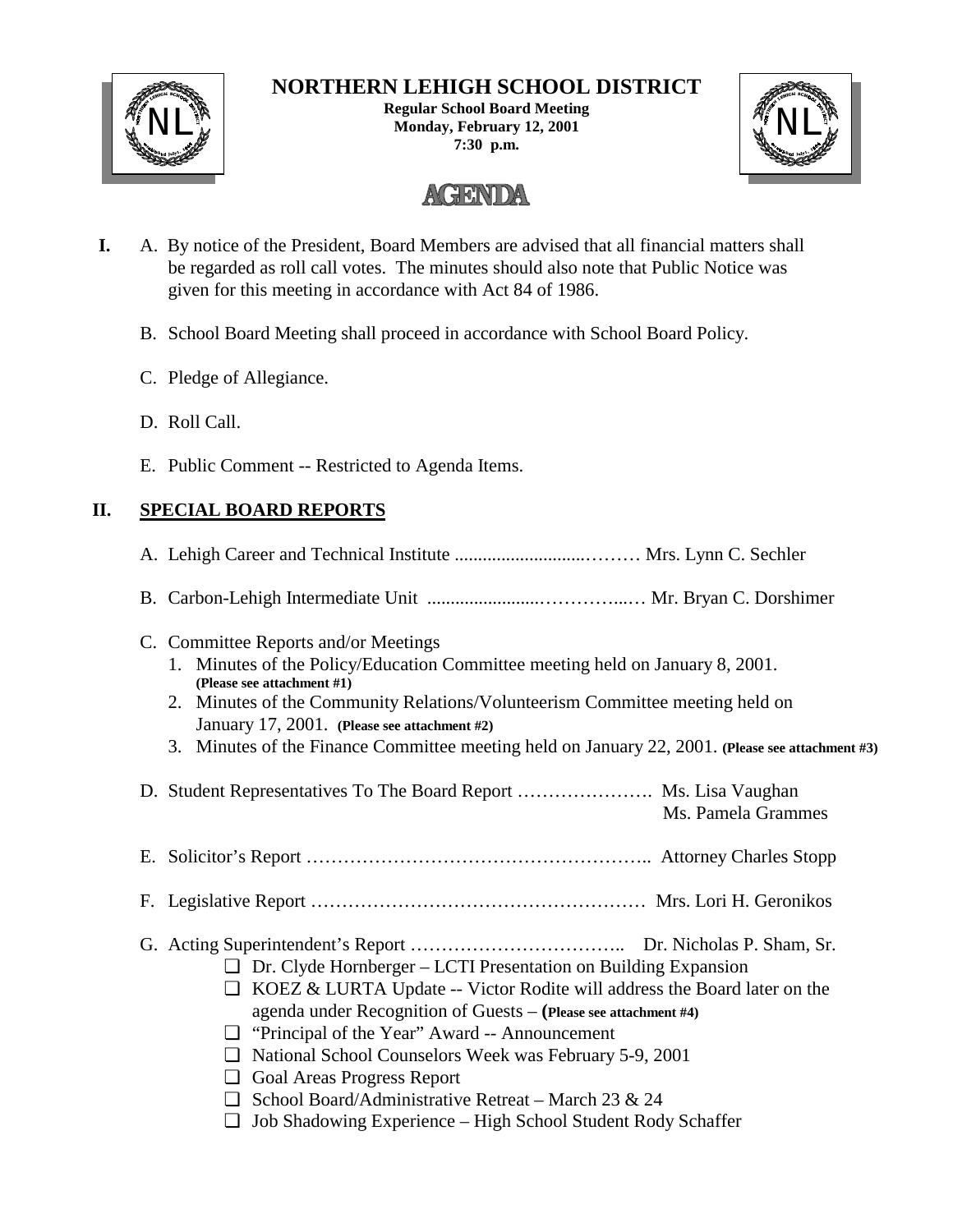- ❏ Home Depot Thank You
- ❏ Announcement School Board Meeting February 19 8:00 P.M. Policy/Education Committee meeting February 19 --6:30 P.M.
- ❏ Edunet vs. CLIU Scheduling Budget Dilemma
- H. Executive Work Session will be held at 6:30 p.m. in the superintendent's office for legal and personnel issues.

#### **III. PERSONNEL**

A. Appoint Dr. Nicholas P. Sham, Sr. as Superintendent of the Northern Lehigh School District, for a term of three (3) years, commencing on February 12, 2001 and ending on February 12, 2004. Dr. Sham's salary shall be established at \$88,270.00 for the remainder of the 2000-2001 fiscal year. Other compensation to be determined by a contract agreement with Dr. Sham and the Board of School Directors. **(Please see attachment #5)**

#### B. Nomination for Appointment

#### 1. Instructional

| Steven R. Zong<br>Assignment: | <b>Temporary Vacancy Replacement Teacher</b><br><b>Technology Education Teacher</b> |
|-------------------------------|-------------------------------------------------------------------------------------|
|                               | Junior High School -- Replacing Robert Hicks                                        |
|                               | who has been granted a Compensated                                                  |
|                               | Professional Leave of Absence for the second                                        |
|                               | semester of the 2000-2001 school year.                                              |
| Salary:                       | $$35,200.00$ (prorated) (Appendix A – Step 1                                        |
|                               | Bachelors on the 2000-2001 CBA Salary Schedule)                                     |
| <b>Effective Date:</b>        | January 25, 2001                                                                    |
| <b>Termination Date:</b>      | On or about June 13, 2001                                                           |

#### C. Substitutes

- 1. Instructional
	- a. Employ the following substitute teacher for the 2000-2001 school year at the substitute teacher rates of \$70.00 for 1-10 non-consecutive days; \$80.00 for 11-20 non-consecutive days; and \$90.00 for 21+ non-consecutive days:

Steven R. Zong – Effective January 24, 2001 – Emergency Certificate – Industrial Arts/Tech Ed K-12 Brooke Kling – Elementary/Special Education/Visually Impaired Cory Hartsell – Social Studies Trisha Perry – Elementary K-6 Lisa Hohenshilt – Social Studies

2. Non-Instructional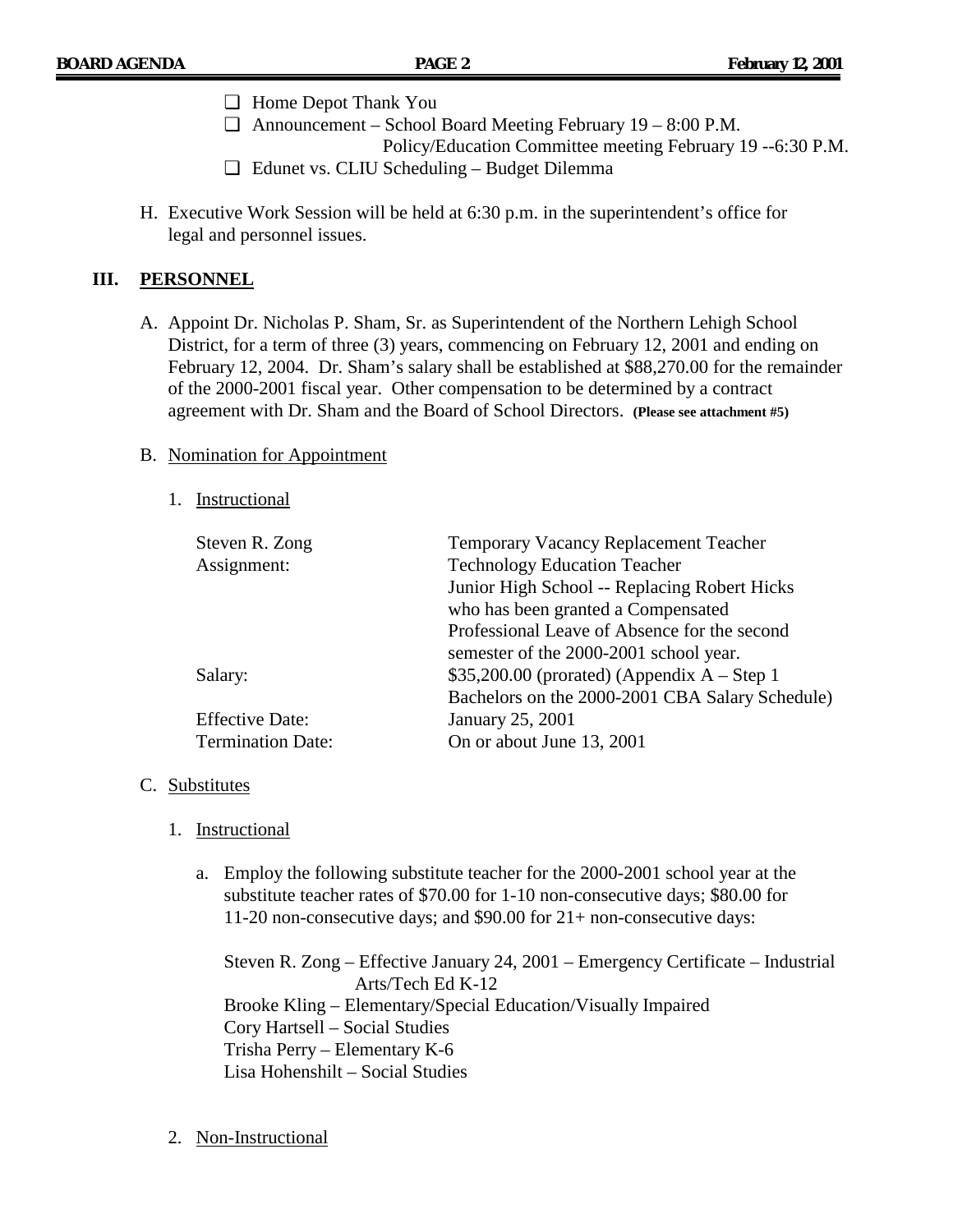a. Employ the following substitute aide for the 2000-2001 school year at the substitute rate of \$6.25 per hour:

Robyn Pristash – Instructional Aide

b. Employ the following substitute cafeteria worker for the 2000-2001 school year at the substitute rate of \$6.25 per hour:

Robyn Pristash

- D. Effective January 22, 2001, and continuing until a business manager has been hired for the district, approve to contract with Rhonda Frantz, Bookkeeper I in the business office at a rate of \$22.00 per hour, on an as need basis, for additional services rendered over and above her normal business day.
- E. Approve to contract with Dr. Kenneth Koberlein for consultative services, effective February 6, 2001, at a fee of \$50.00, not to exceed 30 hours.
- F. Acknowledge the following teacher who has completed the requirements per the Collective Bargaining Agreement that would entitle her to a salary increase for the second half of the 2000-2001 school year:

| Jane Englert |           |             |
|--------------|-----------|-------------|
| From: 4B     |           | \$35,800.00 |
| To:          | $4B + 24$ | \$37,000.00 |

- G. Request for Leave Without Pay
	- 1. Larry Parry, Slatington Elementary physical education teacher, requests permission to take a two-day leave of absence, without pay, during the week of October 29, 2001. He plans to use his three accumulated personal days in conjunction with the requested two unpaid days and needs to make a commitment to use these unpaid days by March 1, 2001. His request will not be considered a precedent for future requests per correspondence received from the Northern Lehigh Education Association.
	- 2. Susan Mendes, Slatington Elementary special education teacher, requests permission to take a one-day leave of absence, without pay, on February 16, 2001. She plans on using her two personal days in conjunction with this request. Her request will not be considered a precedent for future requests per correspondence received from the Northern Lehigh Education Association.
- H. Resignation Non-Instructional

Accept the resignation of Pamela Peters, Special Education Aide at Peters Elementary School, effective the end of the day on February 2, 2001.

## **IV. POLICY**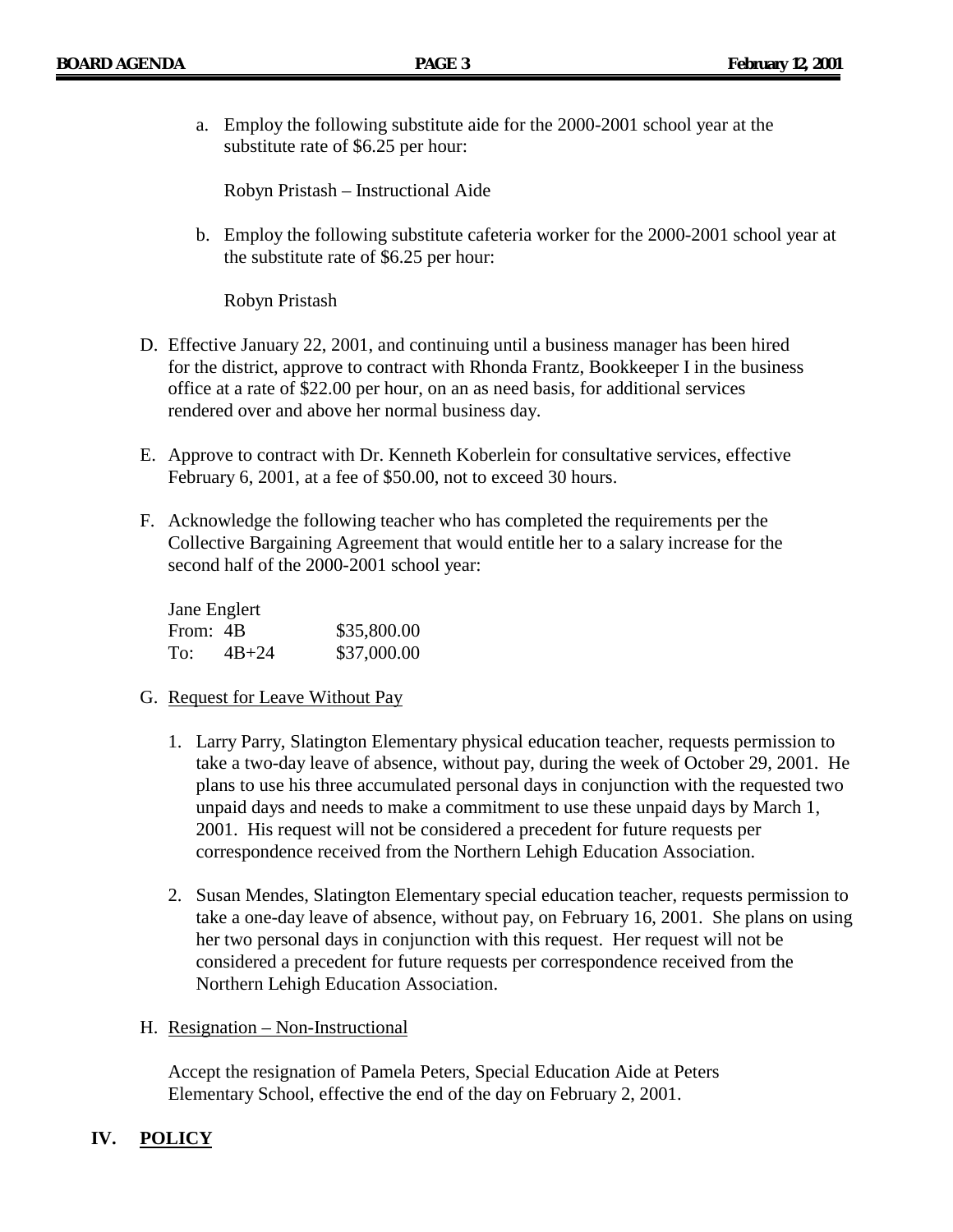#### A. Conferences Authorized and Approved By Board

- 1. Approve the request of Marge Hennet, school psychologist, to attend a J  $&$  K Seminar entitled "Identifying, Assessing, and Treating Adolescent Depression on April 2 and 3, 2001in Lancaster, PA. Expenses include \$190.00 for registration, \$175.96 for lodging, \$40.00 for meals, for an approximate total cost of \$405.96 and will be paid for through IDEA funds.
- 2. Approve the request of the administration that a team of four people attend the "High Schools That Work" conference in Atlanta, GA from July 10-13, 2001 at an approximate cost of \$700.00 per person. Travel and lodging arrangements will be made by the Lehigh Career and Technical Institute.
- 3. Approve the request of Catherine Farole and Beth Case, junior high special education teachers, to attend a Bureau of Education and Research conference, entitled Successful Co-Teaching Strategies, in Philadelphia on March 7, 2001. Expenses include \$169.00 each for registration, \$41.80 for travel for a total cost of \$379.80 plus the cost of two substitute teachers for one day and will be paid for through IDEA funds.
- 4. Approve the request of Jean Madea, Peters Elementary third grade teacher, to attend an Applebaun Training Institute conference entitled "How To Handle The Hard To Handle Student" in Allentown on April 17, 2001. Expenses include \$139.00 for registration plus the cost of a substitute teacher for one day and has been approved by the Continuing Professional Education Committee.

#### B. Homebound Instruction

Homebound instruction is provided to children of school age who cannot attend. Evaluation is done by a certified physician. Grant homebound instruction to the a ninth grade student, Student No. 04-00260, for five hours a week, effective February 20, 2001 and ending on or about April 1, 2001.

#### C. Extend Homebound Instruction

Homebound instruction was granted for Student No. 12-37000 on December 11, 2000 for five hours per week beginning December 5, 2001 and ending on or about February 5, 2001. It is further recommended that homebound instruction, for five hours per week, be extended for this student until March 30, 2001.

#### D. Field Trip(s) Approved with Board's Authorization

1. Sandra Michalik, senior high special education teacher, requests permission to take a group of seven students to Harrisburg on April 2-3, 2001 to attend the Pennsylvania Tobacco Prevention Network's Statewide Tobacco-Free Youth Conference sponsored by the Coalition for a Smoke-Free Valley. The Coalition for a Smoke-Free Valley will cover all costs associated with this trip**. (Please see attachment #6)**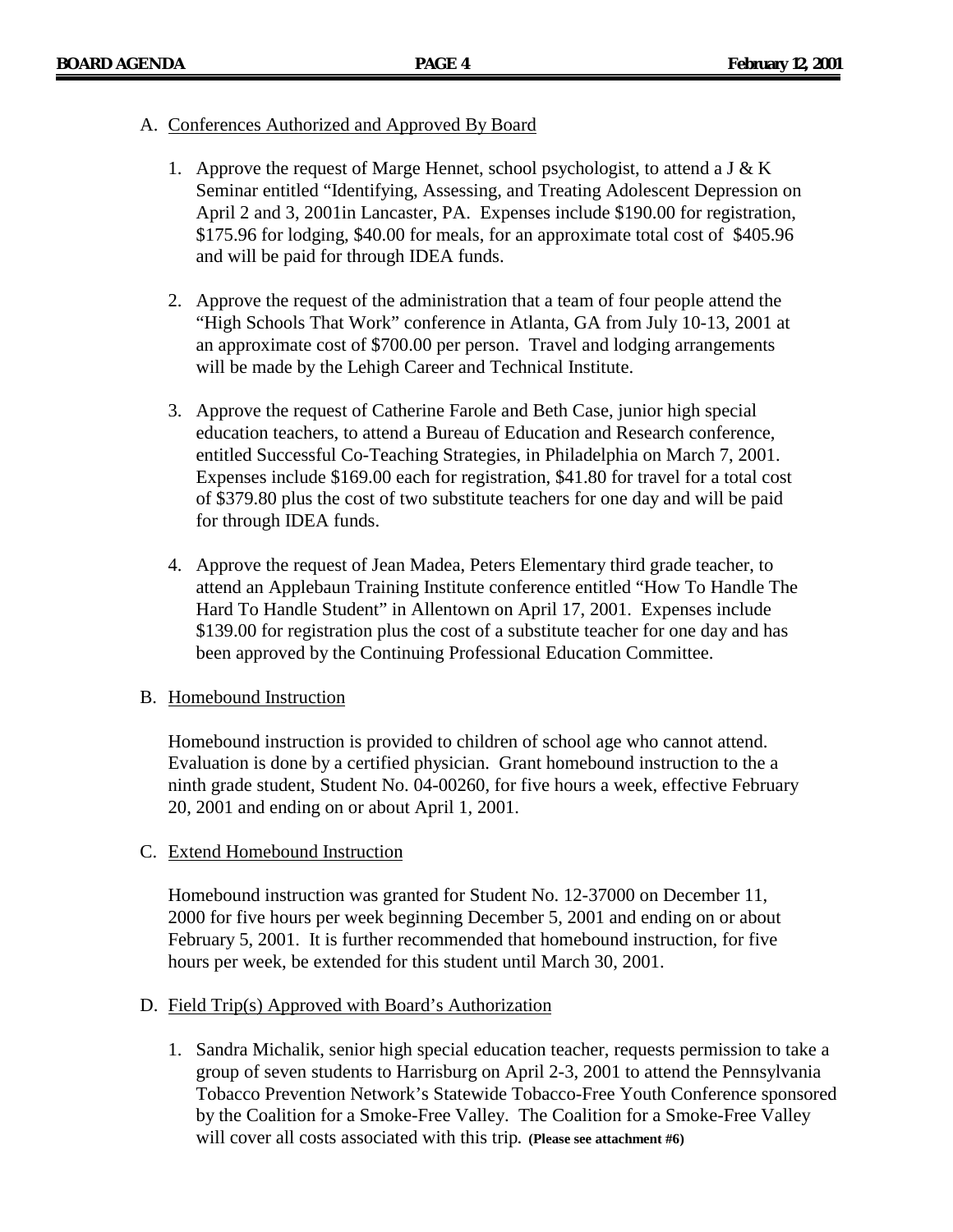#### **V. CURRICULUM AND INSTRUCTION**

#### **VI. OLD BUSINESS**

#### **VII. NEW BUSINESS**

#### **VIII. FINANCIAL**

#### A. Abatements

Consider abatement of per capita taxes for the resident(s) that fall within the guidelines as listed in **attachment #7**.

- B. Approve a refund for overpayment of Walnutport Real Estate Taxes for the property owners as listed for the month of January 2001. **(Please see attachment #8)**
- C. Approve the Arthurs Lestrange Cash management Portfolio Summary for the month of December 2000. **(Please see attachment #9)**
- D. Distribution of the Carbon Lehigh Intermediate Unit 2001-2002 Operational and Program Services Budget.
- E. Approve to adopt the following Resolution to reopen the 2000-2001 General Fund Operating Budget of the Lehigh Career and Technical Institute. **(Please see attachment #10)**

**RESOLVED:** That the Board of Directors of the Northern Lehigh School District hereby approve the reopening of the 2000-2001 General Fund Budget of the Lehigh Career and Technical Institute in accordance with Section 609 of the School Code concerning the receipt of additional State Funds in the amount of \$268,714.00.

F. Refund of Real Estate Taxes

Approve the refund of the following real estate taxes as per supporting documentation found in **attachment #11**.

USDA Rural Housing Service CFC \$990.53 P.O. Box 66805 St. Louis, MO 63166 For Parcel #23-B06NE2-007-005 8142 PA Route 873 Slatington, PA 18080

Taxes were paid by the owner and the mortgage company.

G. Consider the request of the Northern Lehigh School District tax collectors to approve a new tax collector compensation proposal to increase their fees beginning with the 2002- 2003 school year as follows: **(Please see attachment #12)**